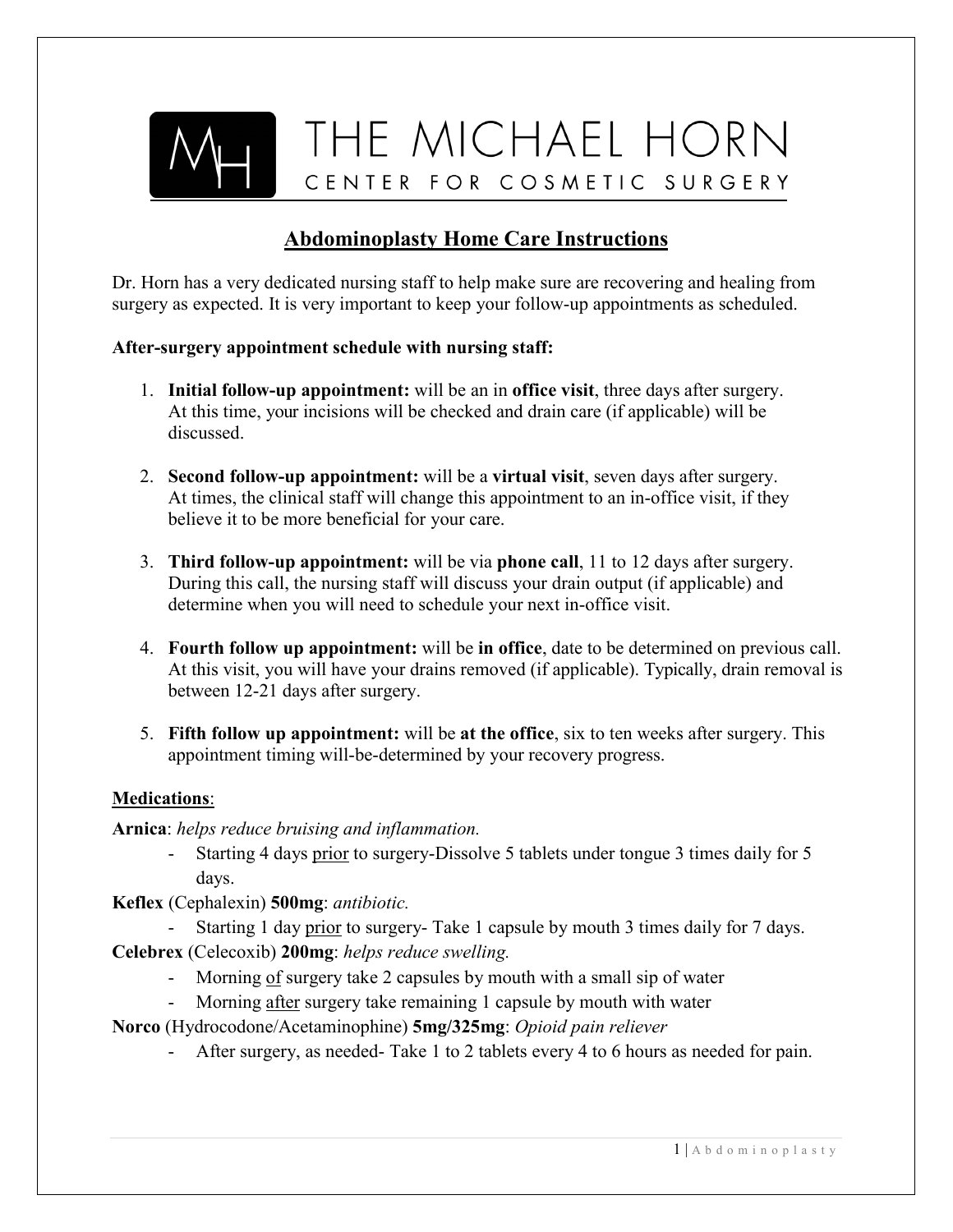**\*\*\*\*\* Please note:** Opioids can be addicted and have negative side effects, including constipation. If you are need of additional pain, relief after you completed your Norco we ask that you switch to Extra Strength Tylenol if needed (max 3 grams per day).

**Allergies**: If you notified us before your surgery that you were allergic to any of the above medications, we gave you a substitute medication. If this is the case, please follow the instructions on your medication bottle.

If you experience hives or itching after taking a medication, you may be having an allergic reaction. Please discontinue medication and contact us immediately.

**Medication Usage**: Take pain medication **with food**. Pain medications and decreased activity can cause constipation. Eating fresh fruit (not bananas) can help prevent constipation naturally. If needed you can purchase an over the counter stool softener or laxative from the pharmacy.

### **DO NOT take aspirin or aspirin containing products for four weeks after surgery; this includes Motrin/Advil/ibuprofen. Tylenol is a good substitute when needed for pain relief.**

**Bathing:** Sponge bath only after surgery, until your drains are removed. After drain removal, you can resume showering as normal; no soaking, bathtub use, swimming and/or steam rooms should be used for two weeks after surgery.

**Drain Care (if applicable):** Empty drains three times a day, record time and amount on drainage record form. Drains typically remain in place for 12-21 days after surgery. At times drains are left longer if drainage amounts are above 15cc per drain in a 24-hour period (see last page of drain care instructions). It may be helpful to place a protective pad or towel over your bedding to protect the fabric from any drainage. Dr. Horn and/or his nursing team will determine appropriate timing for removal of drains. **DO NOT ATTEMPT TO REMOVE THE DRAINS YOURSELF; DOING SO CAN CAUSE SEVERE COMPLICATIONS.**

**Swelling:** It is normal for swelling to occur following surgery. It is important that your wear your compression garment/binder at all times. Garments/bimder should only be removed while you are showering.

**Topical Treatment During Recovery**: You need to keep the area surrounding the incision moisturized with either Vaseline or Aquaphor, avoiding the Steri-strips. You may also purchase from our office the following recommended topical:

#### **Alastin Regenerating Skin Nectar**

Begin using immediately after steri-strips have fallen off. Cost: \$195 plus tax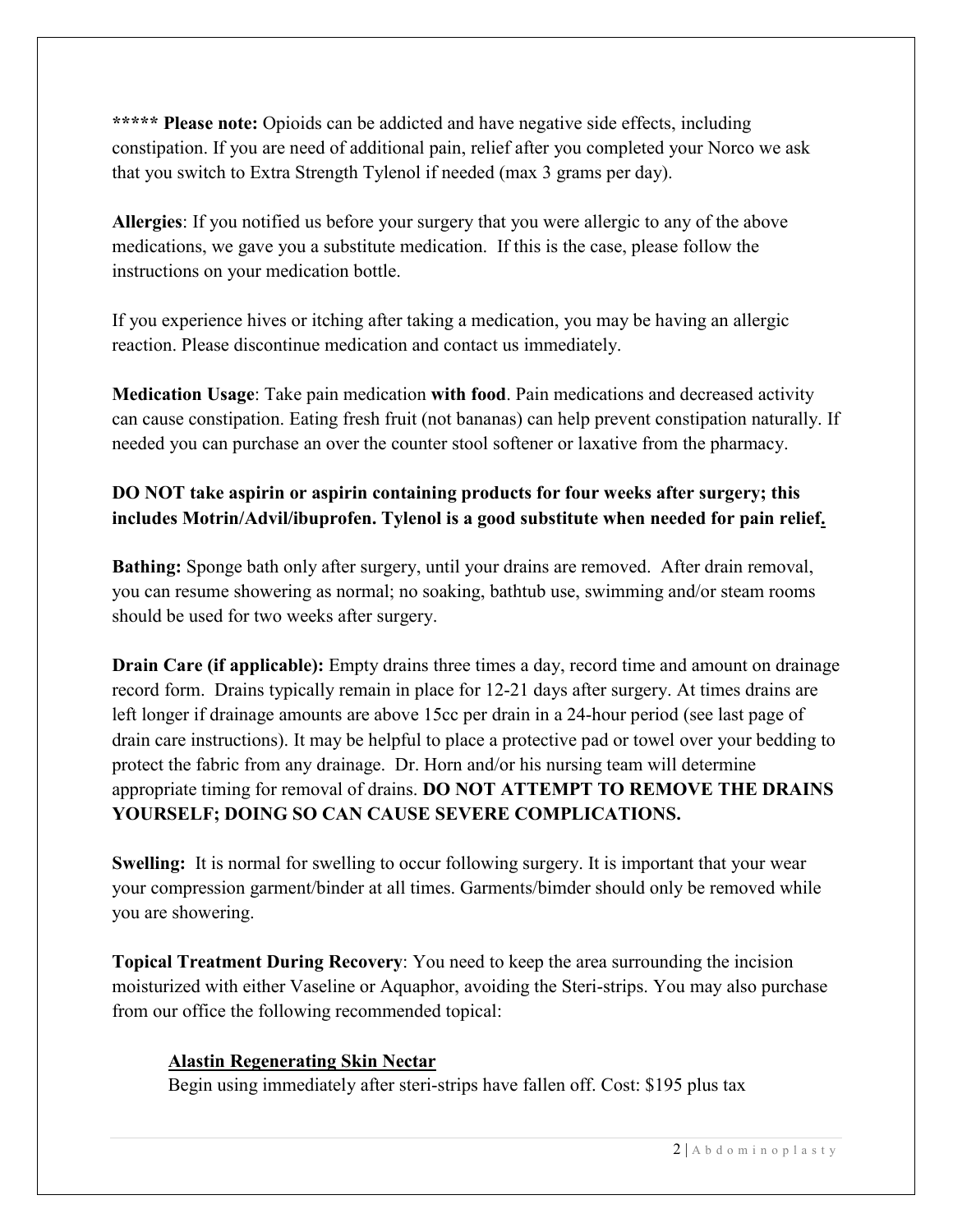**Garment/Binder:** Garments/binders help reduce swelling. For optimal results, garments/binders continue wearing for at least four to six weeks after surgery. There may be some bloody drainage on garment after your procedure. If you wash garment, reapply as soon as garment is dry. You may find it beneficial to purchase a second garment from our office to avoid any time without compression.

**Dressing:** Starting 14 days after the procedure, any remaining tape can be removed from incision. At this time, you can begin massaging incision line for 15 minutes per day with Vitamin E, coco butter, or products advised by our clinical staff. The sutures used are dissolvable; you will not need to have them removed.

**Activity:** Rest for one to two weeks and then increase activity, as tolerated. You may begin light exercise (slow walking on the treadmill) after two weeks. Activity that is more vigorous can be restarted after six weeks. You may resume sexual activity as comfort permits, usually two to three weeks after surgery. **No lifting over 10 pounds for 6 weeks.**

**Lymphatic Massage**: Lymphatic massages are recommended and beneficial after surgery. Make sure to schedule with a licensed massage therapist that has credentials in post-surgical lymphatic massage. You can start your lymphatic massages the day after surgery and then every other day thereafter. The Michael Horn Center offers Venus Legacy, this treatment facilitates lymphatic drainage; packages are available for purchase.

**Driving:** You may resume driving when you are no longer taking prescription pain medication and you are able to sit comfortably behind the wheel; make certain you are able to perform all motions necessary for safe driving.

**Recommendations for scar care**: Scar care can begin six weeks post-operatively. We do not recommend applying any topical treatments that address scaring, including the ones listed below, until you are six to ten weeks post op.

**NeoCutis BioGel Moisturizing HydroGel**: Visibly diminishes the appearance of scars. *Instructions:* Apply to affected area twice daily. Cost: \$178 plus Tax

**Scar Away Cream or Patches:** Apply as directed on package for eight to ten weeks total. These treatments are generally available at your local pharmacy, Amazon or through the Scar Away website.

**BIOCORNEUM by Sientra**: Crosslinked silicone that visibly diminishes the appearance Of scars. Instructions: Apply a thin, even layer twice daily. Cost: \$143.95 plus Tax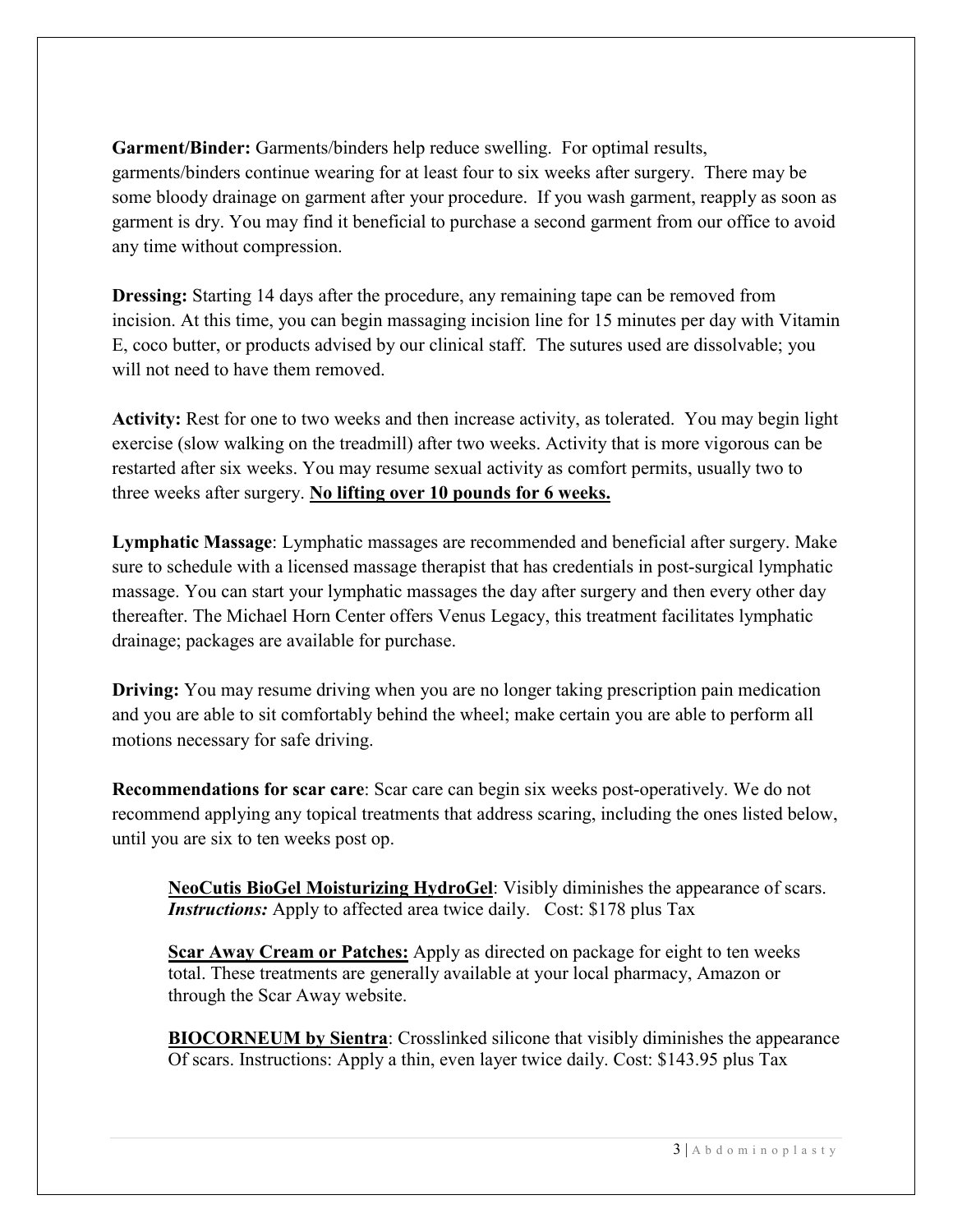### **General instructions**:

- Do not stay unattended for the first 24 hours following surgery.
- Do not work with electrical or mechanical devices for 24 hours.
- Do not drive for 24 hours after surgery.
- Do not take tranquilizers or sleeping pills for 24 hours after surgery.
- Do not make any important decisions/sign important documents for 24 hours after surgery or until your full mental alertness returns.
- Do not take aspirin or aspirin containing products for four weeks after surgery.
- Do not smoke for two weeks.

In case of: Continuous or Heavy Bleeding Difficulty Breathing Fever/ Chills Continuous Nausea and Vomiting Excessive Drainage from Surgical Area

### **Contact Dr. Horn or the clinical staff immediately. During business hours, call the office at 312.202.9000. After hours, page Dr. Horn.**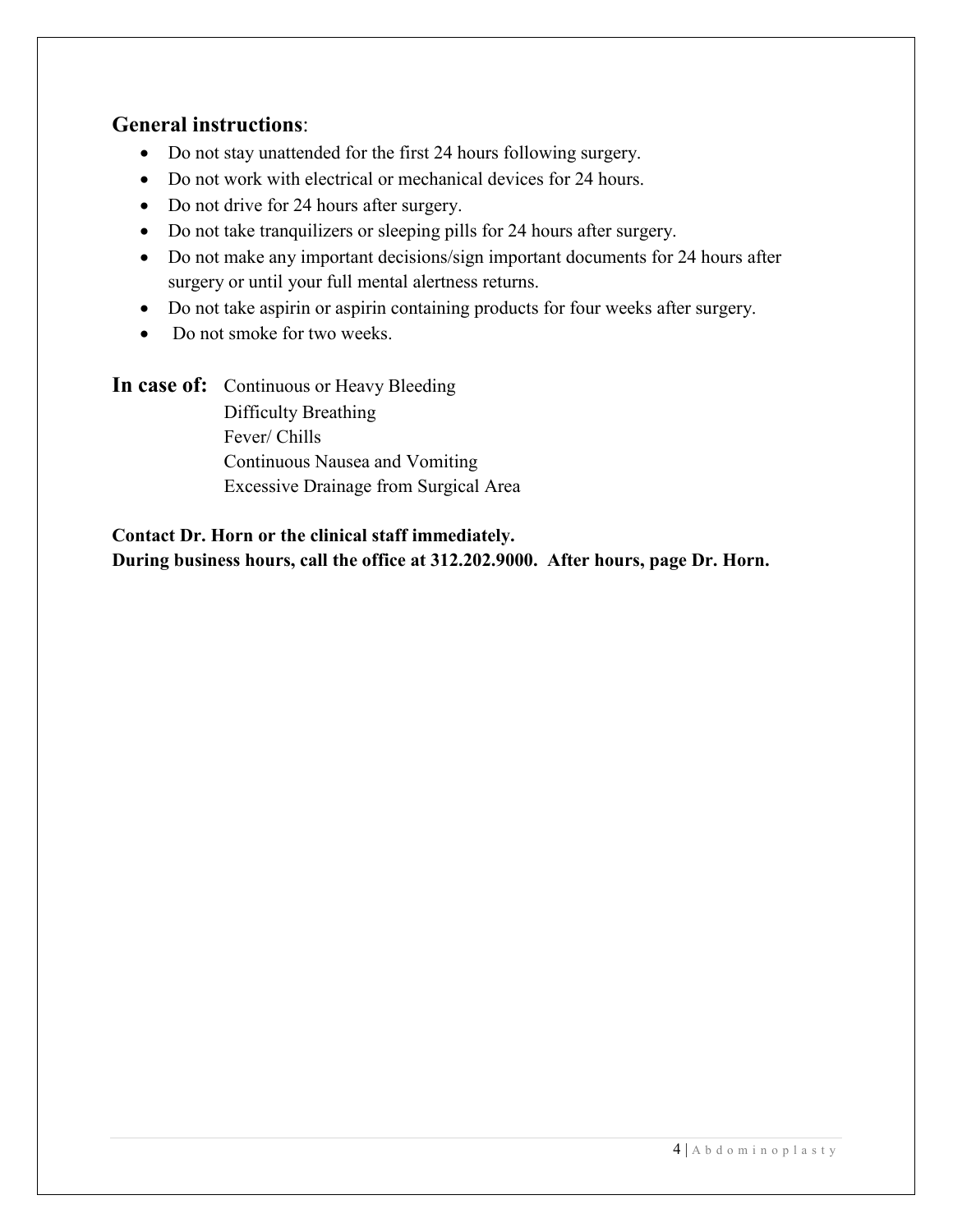# Jackson Pratt Drain and Site Care

Please call the office to make appointment for drain to be removed when fluid amount is equal to or less than 15 milliliters per day for 24 hours.

### Drain Care

- Always wash your hands with soap and water before handling the bulb.
- Measure drain output and empty 2-3 times a day or more frequently if the bulb is full.
	- $\circ$  There will be small calibrations on the bulb to show amount of output in milliliters (also called mL or CC).
	- o Record the amount in each the Left and Right drain.
	- o After measuring and recording, perform the following steps.
		- 1. Unscrew the cap to the drain and squeeze fluid into sink while avoiding touching the bulb to any dirty surfaces.
			- (You may also empty fluid into small measuring container before discarding).
		- 2. After the drain is empty compress it by squeezing it in your hand.
		- 3. While squeezing the bulb screw the cap back on. **\*\*Drain is only effective when it is collapsed, this creates negative pressure, thus drawing excess fluid out of your body\*\***
		- 4. Secure the bulb to your clothing and ensure that there is no kink in the tubing.
- Assess the tubing 2-3 times a day to look for a blood clot. This occurs naturally when blood is not pumping rapidly throughout the body.
- To clear a blood clot, perform the following steps:
	- 1. Wash hands
	- 2. Using an alcohol swab or clean hands, pinch the tubing to break up the clot.
	- 3. While ensuring that there is no tension placed on the entry of the tubing to your skin, you can pinch and stretch the tubing, thus working the clot down toward the bulb.

#### Site care

- 1-2 times a day gently cleanse the insertion site with a clean cloth or gauze.
- Apply bacitracin or Aquaphor to area to keep moisturized.
- If a scab forms on drain entry site, you can mix  $\frac{1}{2}$  hydrogen peroxide and  $\frac{1}{2}$  water to gently remove.
- You may shower if the insertion site is covered with a dressing and absolutely no water is exposed to the insertion site. Otherwise, sponge baths only.

#### Extra Tips

- Drain color may range from bright red to clear yellow. As our bodies heal it will get lighter and lighter.
- If you your drain is putting out more than 100cc in one hour, please call our office.
- Depending on the location of the drain site, you may want to place dry gauze there to prevent clothing from rubbing on the area. For example, bras and waistbands can be irritating to these sites.
- After site has healed you can apply scar creams at 4 weeks.